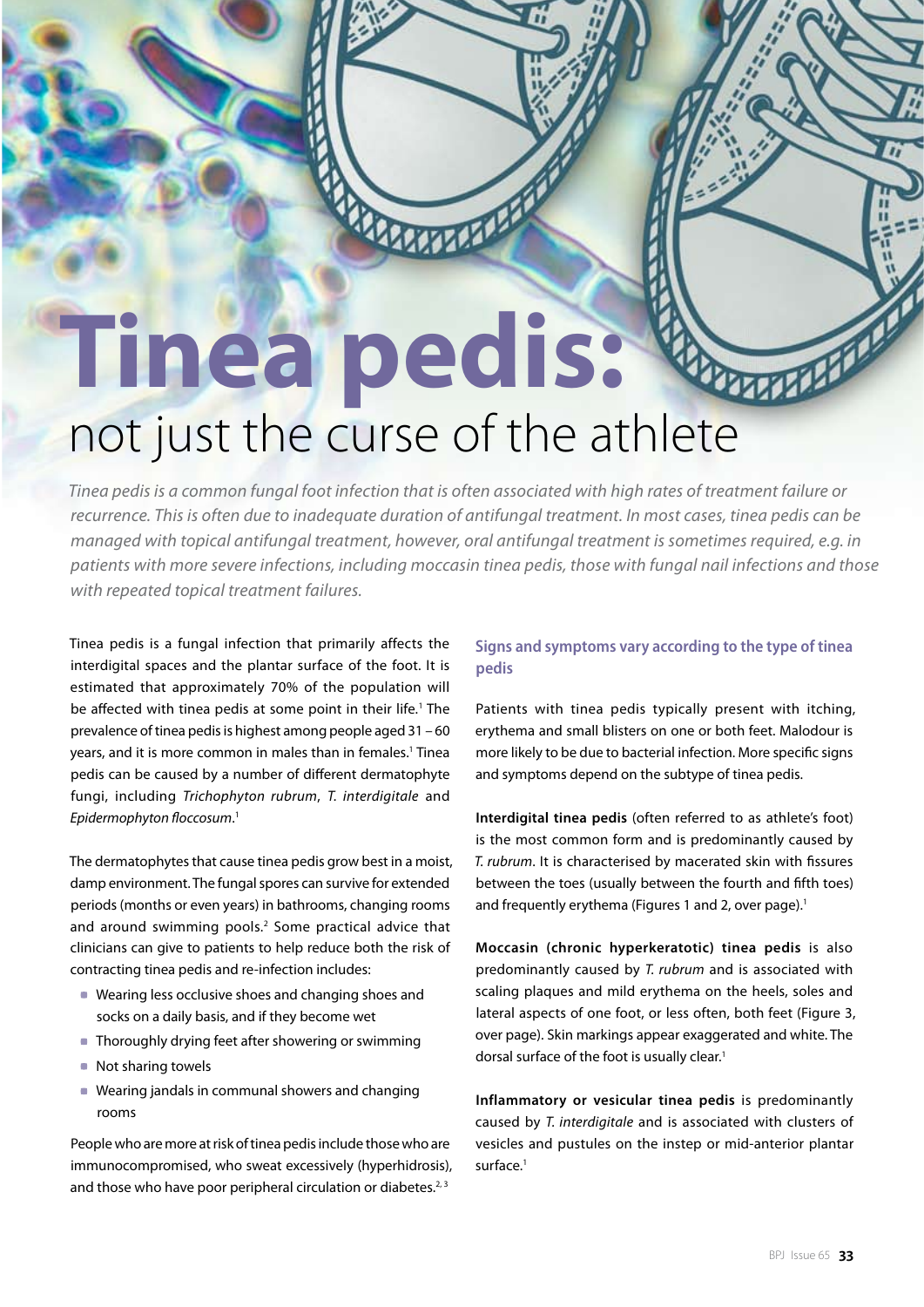

**Figure 1:** Interdigital tinea pedis showing macerated skin and erythema between the fourth and fifth toes (Image provided by DermNet NZ)



**Figure 2:** Interdigital tinea pedis showing scaled, peeling skin and extension on to the plantar surface of the foot (Image provided by DermNet NZ)



**Figure 3:** Moccasin tinea pedis showing dry, thickened skin covering the plantar surface with scaling and plaques (Image provided by DermNet NZ)

**Ulcerative tinea pedis** is predominantly caused by *T. interdigitale* and is associated with the rapid spread of vesiculopustular lesions, ulcers and erosions. The lesions are macerated with scaling borders and typically start in between the fourth and fifth toes before spreading to the lateral dorsal and plantar surfaces over a few days. The ulcerative form is often associated with secondary bacterial infection.<sup>1</sup>

# **Diagnosis and differential diagnosis – fungal cultures can be useful**

The diagnosis of tinea pedis is usually based on the patient's symptoms and the clinical appearance. There are, however, a number of other conditions that should be considered when a patient presents with suspected tinea pedis, including:<sup>1</sup>

- Onychomycosis (fungal nail infection) approximately one-third of patients with tinea pedis have a concomitant nail infection which can result in recurrent tinea pedis infections<sup>1</sup>
- Dermatophytide (ide or id) reaction an allergic rash (secondary eczematisation) caused by an inflammatory fungal infection<sup>4</sup>
- $\blacksquare$  Non-dermatophyte associated podopompholyx a type of eczema which can affect the feet and may resemble a vesicular form of tinea pedis. It is more likely to be bilateral and symmetrical; mycology is negative.
- Palmoplantar pustulosis (see opposite) typically characterised by scaly, partially or completely red, dry and thickened skin on the plantar surface of both feet, that is similar in appearance to psoriasis on other parts of the body.<sup>5</sup> Note that psoriatic nail dystrophy often closely resembles onychomycosis.
- Juvenile plantar dermatosis characterised by dry, shiny, glazed skin on the sole of the foot due primarily to friction. It is most commonly seen in children who are atopic, particularly boys aged four to eight years.<sup>6</sup>
- Contact dermatitis sweat, friction and home-remedies can cause irritant contact dermatitis; contact allergy may be due to accelerants (from rubber), chrome (leather tanning agent), glues and dyes in footwear
- Atopic dermatitis usually diagnosed because of its presence on other body sites<sup>7</sup>
- Bacterial foot infections, e.g. pitted keratolysis (associated with very malodorous feet) and bacterial web infections secondary to tinea pedis infection

Skin scrapings for fungal microscopy should be undertaken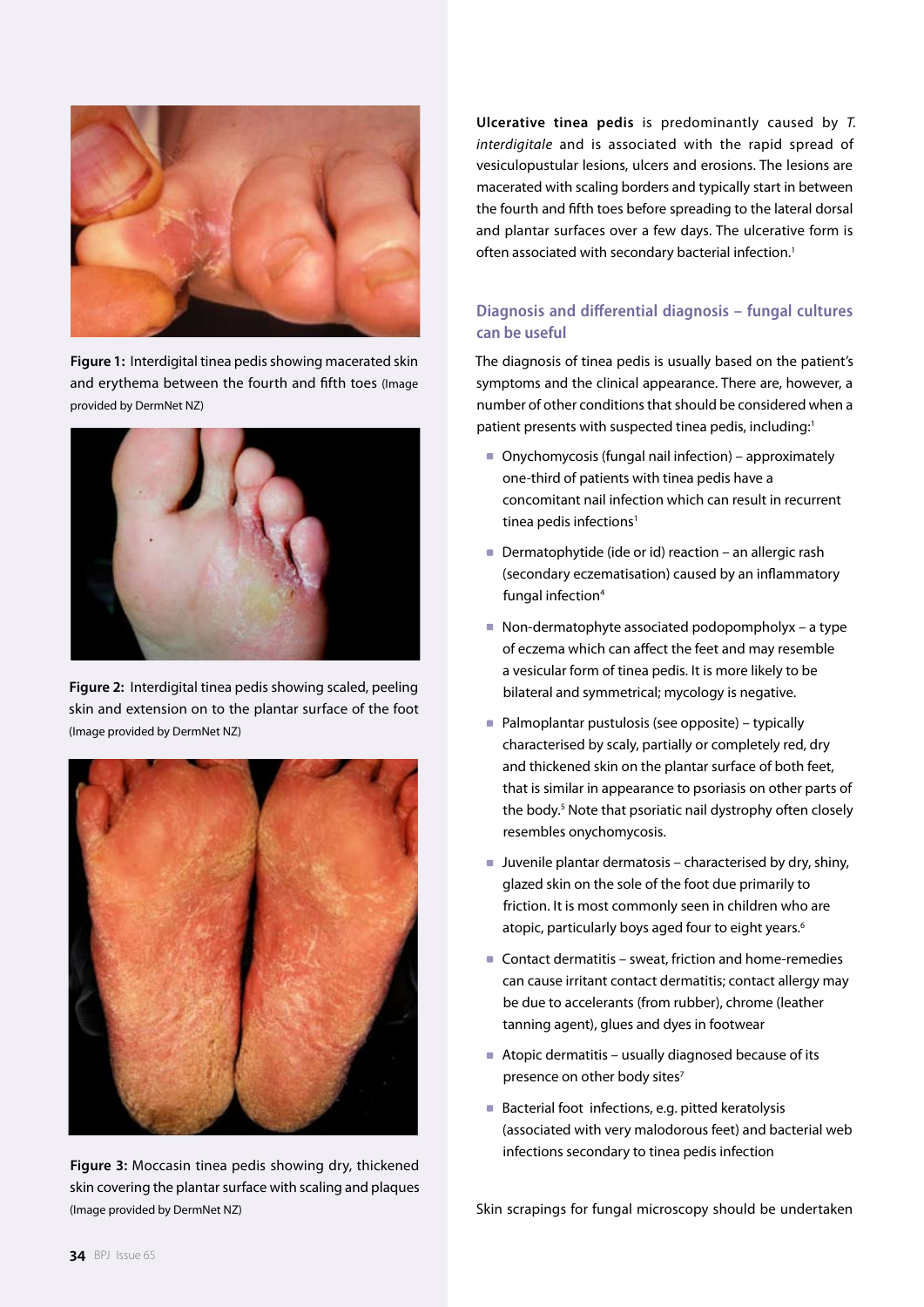when initial topical treatment has been ineffective, whenever considering oral treatment, or in patients with an atypical presentation. Skin scrapings should be taken from the leading edge of the lesion using a blunt scalpel blade or curette. Nail clippings should be collected from abnormal toenails. If there is clinical evidence of a secondary bacterial infection, e.g. malodour or maceration, swabs for bacterial microscopy and culture should also be collected.

N.B. Potential bacterial infections include erythrasma which fluoresces coral pink under a Wood's lamp (this can be done in the surgery) and is not responsive to antifungal medicines.

For further information, see: "Collecting specimens for the investigation of fungal infections", Best Tests (Mar, 2011).

# **Treatment of tinea pedis: topical or oral**

In general, patients with interdigital tinea pedis can be treated with a topical antifungal. Patients with moccasin, vesicular or ulcerative tinea pedis, or persistent tinea pedis may require oral antifungal treatment.<sup>1</sup>

## **Topical antifungals treatments – treatment duration is important**

Topical miconazole, clotrimazole and terbinafine are used for the treatment of tinea pedis. Recurrence of tinea pedis after the use of a topical antifungal is common, and is often due to a patient discontinuing treatment shortly after the symptoms appear to have resolved.<sup>1</sup> It is therefore essential to educate the patient about the importance of applying the topical

# **Palmoplantar pustulosis (palmoplantar pustular psoriasis)**

Palmoplantar pustolosis is a chronic, recurrent inflammatory condition that can be mistaken for a fungal foot infection. The exact cause of palmoplantar pustulosis is unknown. It is now regarded as distinct form of plaque psoriasis.<sup>8</sup> The disease is usually recalcitrant and affects one or both soles of the feet or palms of the hand. Patients typically have repeated eruptions of sterile pustules that are associated with scaly, thickened, red skin that often develops painful cracks (Figure 4). In patients with acute flares, the background skin is red and dotted with small yellow or darker-red blisters within the red patches. These lesions then dry and become scaly. Patients in the chronic stage of the disease often have dry, thickened skin and deep fissures.9

The diagnosis of palmoplantar pustulosis is usually based on symptoms and clinical appearance. A skin biopsy is sometimes used to confirm the diagnosis although this is rarely undertaken in general practice.<sup>5</sup> There are a number of conditions which have been reported to occur more frequently in people with palmoplantar pustulosis, including chronic plaque psoriasis (in 10 – 25%) and some autoimmune conditions, e.g. coeliac disease, type I diabetes and thyroid disorders.5 The majority of people with palmoplantar pustulosis are current or ex-smokers (65 – 90%) and genetic factors, e.g. a family history and IL36RN gene mutation (not routinely tested for), have also been associated with the disease.<sup>5</sup> Palmoplantar pustulosis is more common in females than in males and is rare in children.9

Management of palmoplantar pustulosis can be challenging and no treatment is curative. A recent systematic review reported that intermittent ultrapotent topical corticosteroids, e.g. clobetasol propionate, topical psoralen with ultraviolet A photochemotherapy (PUVA), acitretin and ciclosporin, appear to be the most effective treatments for symptom control.<sup>8</sup> Referral to a dermatologist is generally recommended for patients with symptomatic palmoplantar pustolosis.

For further information, see: "The treatment of psoriasis in primary care" BPJ (Sep, 2009).



**Figure 4:** Palmoplantar pustulosis showing scaled, thickened skin and pustules (Image provided by DermNet NZ)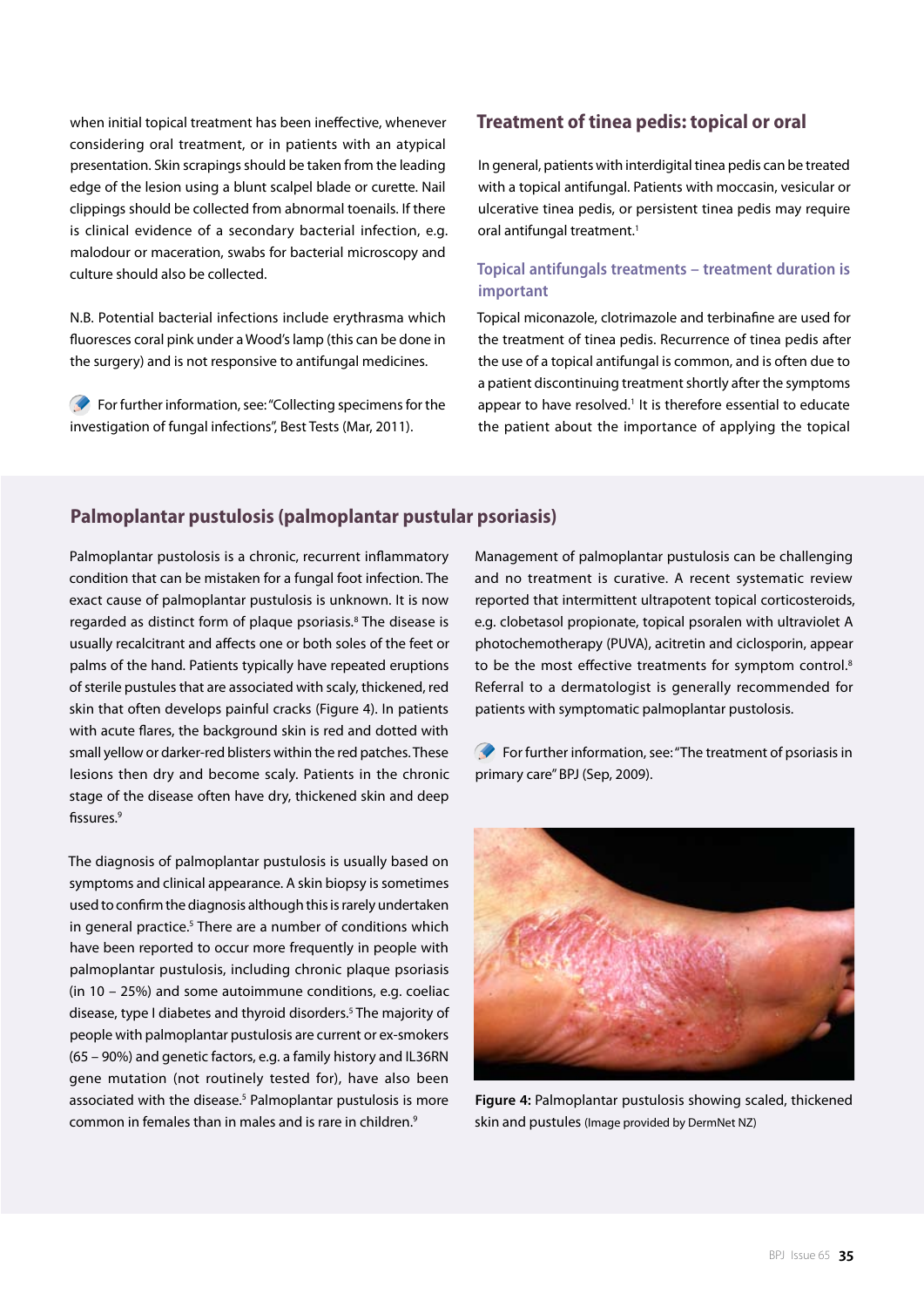antifungal for the recommended full duration of treatment. Topical treatment should be applied to the affected area of skin, extending on to several centimetres of the surrounding normal skin.10

#### **Azole antifungals**

Topical azole antifungals are effective for the treatment of patients with tinea pedis infections, when used for the recommended duration, and there appears to be little difference between the individual azole medicines.<sup>11</sup> Therefore, the decision whether to prescribe a patient miconazole or clotrimazole is at the discretion of the clinician, as both miconazole and clotrimazole creams are fully subsidised on the Pharmaceutical schedule.<sup>12</sup>

**Miconazole cream 2%** (fully subsidised): The patient should be advised to apply a thin layer of cream, twice daily and c**ontinue treatment for ten days after symptoms have resolved**. 12 Miconazole also comes in a range of other nonsubsidised formulations, including powder, solution, spray, lotion and tincture (partially subsidised).

**Clotrimazole cream 1%** (fully subsidised): The patient should be advised to apply a thin layer of the cream, twice or three times daily and **continue treatment for two weeks after symptoms have resolved**. 12 Clotrimazole also comes in a 1% solution which is partially subsidised.<sup>12</sup>

**Miconazole 2% + hydrocortisone 1%** (fully subsidised) combination products are also available. There is no conclusive evidence that patients with tinea will benefit from combination treatment, particularly as they will need to be switched to a miconazole-only cream,<sup>13</sup> but this product may be considered when inflammatory symptoms are predominant.<sup>12</sup> The patient should be advised to apply a thin layer of the cream, twice daily, until the inflammatory symptoms have disappeared or **for a maximum of two weeks**. 12

When the miconazole  $+$  hydrocortisone treatment is discontinued, the patient will need to be switched to a miconazole-only cream which should be **continued for at**  least 10 days after the symptoms have resolved.<sup>12</sup>

Topical miconazole and clotrimazole are generally well tolerated. Adverse events are relatively rare and are usually related to localised skin reactions, e.g. irritation and hypersensitivity reactions.<sup>12</sup>

Other topical azole treatments available in New Zealand include a econazole 1% cream and solution (partly subsidised) and a ketoconazole 2% cream (not subsidised).<sup>12</sup>

#### **Topical allylamine antifungals (terbinafine)**

Topical terbinafine is not subsidised on the Pharmaceutical Schedule, but is available to purchase over-the-counter as a cream, gel, solution and spray. Terbinafine should usually be applied **once daily, for one week**. It can be repeated as necessary.12

Allylamine antifungals such as terbinafine are reported to be generally more effective than azole antifungals, e.g. miconazole and clotrimazole, in patients with fungal infections of the foot.11 This is because terbinafine has a fungicidal action, i.e. destroys the fungal cell, in contrast with the azole antifungals which are fungistatic, i.e. inhibit fungal growth.<sup>14</sup>

Topical terbinafine is generally well tolerated; adverse effects include local irritation and hypersensitivity reactions.<sup>12</sup>

#### **When to consider an oral antifungal treatment**

Although most people with a localised tinea pedis infection can be successfully treated with a topical antifungal medicine, some patients may require an oral antifungal medicine, including:

- Patients with a more treatment-resistant subtype of tinea pedis, e.g. moccasin, vesicular or ulcerative
- Patients with interdigital tinea pedis that is severe and involves multiple interdigital spaces or has spread to the plantar aspect of the foot
- Patients with a co-existing fungal nail infection
- **If topical treatment has been unsuccessful**

If oral treatment is required, the two recommended oral antifungal treatment options are terbinafine or itraconazole.<sup>2</sup> Both treatments are fully subsidised on the Pharmaceutical Schedule, but itraconazole requires endorsement by a specialist.<sup>12</sup>

#### **Terbinafine is the first-line oral treatment for tinea pedis**

Terbinafine is generally used first-line for patients with tinea pedis when oral treatment is required, as it has been reported to be more effective than itraconazole and has less potential for medicine interactions.14

In adults with tinea pedis, the recommended oral treatment regimen is terbinafine 250 mg, once daily, for two to six weeks.12 If oral treatment is required for a patient with tinea pedis complicated by a fungal nail infection, it will need to be continued for at least three months.12

Terbinafine is associated with some potentially serious adverse effects, although these are uncommon.<sup>15</sup> Patients taking oral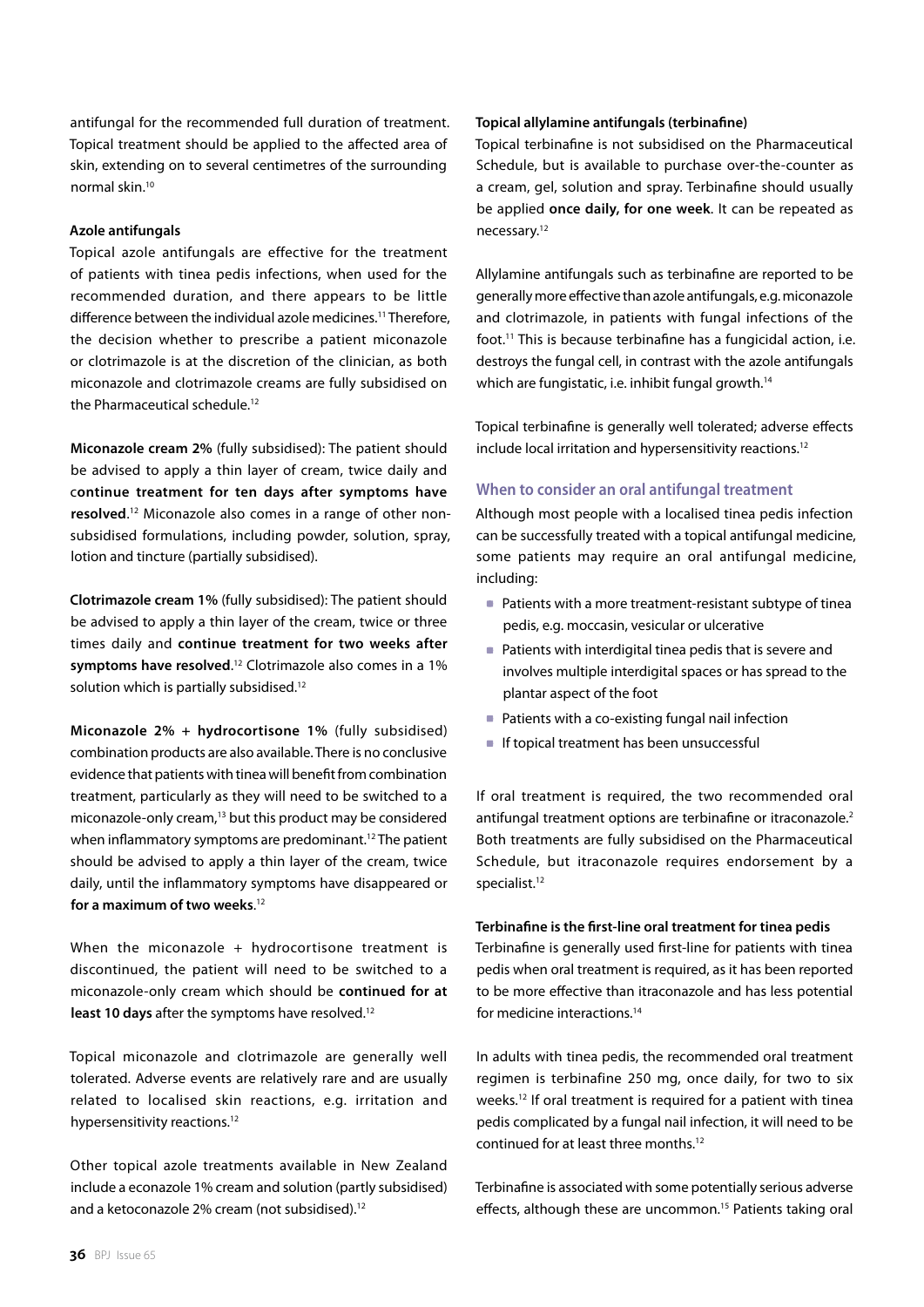terbinafine may experience gastrointestinal disturbance (e.g. nausea, dyspepsia and diarrhoea), allergic skin reactions (e.g. urticaria), dysgeusia (unpleasant sense of taste), headache and joint and muscle pain.<sup>16</sup> Serious adverse can include Stevens-Johnson syndrome, toxic epidermal necrolysis, liver dysfunction and reduced neutrophil count. The rates of terbinafine discontinuation due to adverse events are relatively low (approximately  $3 - 4\%$ ).<sup>15</sup>

Terbinafine is not recommended in people with liver disease.<sup>12</sup> For all patients, liver function tests (LFTs) should ideally be performed prior to initiation of terbinafine and then performed every four to six weeks during treatment.<sup>12</sup> Terbinafine should be discontinued if any significant abnormalities in LFTs are observed or if the patient reports any symptoms that suggest liver damage, e.g. anorexia, nausea, vomiting, fatigue, or dark urine. Adverse hepatic effects may not arise until after the discontinuation of terbinafine treatment. Treatment discontinuation due to increases in the liver transaminase levels are reported to be <1%.15

Terbinafine may be used at a halved dose in patients with renal impairment (eGFR of less than 50 mL/min1.73 m<sup>2</sup>), if there is no suitable alternative treatment.

A patient information brochure on terbinafine is available from: **www.saferx.co.nz/terbinafine-patient-guide.pdf**

### **Itraconazole – avoid in heart failure and be aware of potential drug interactions**

Itraconazole requires specialist endorsement for subsidy, and should be considered as the second-line oral treatment in patients with tinea pedis. The recommended dosing regimen for patients aged over 12 years is either 100 mg, once daily, for 30 days or 200 mg, once daily, for seven days.<sup>12</sup> Absorption of itraconazole capsules is improved if it is taken with a full meal or an acidic drink such as fruit juice.12

Although no head-to-head randomised trials comparing the two regimens have been performed, the 100 mg/day itraconazole regimen may be preferred due to a more favourable adverse event profile. Adverse events resulting in treatment discontinuation have been reported to occur more frequently in patients receiving 200 mg/day of itraconazole (4%) compared with those receiving 100 mg/ day of itraconazole (2%).<sup>15</sup> Treatment discontinuations due to increases in transaminase elevations are relatively low (<1%), but are also more common in patients taking 200 mg/day than in patients receiving 100 mg/day.<sup>15</sup>

Itraconazole is also associated with gastrointestinal adverse

effects (e.g. nausea, vomiting, diarrhoea and abdominal pain), blood pressure changes, skin rashes and rarely changes in liver enzyme levels. Other less common adverse events include pancreatitis, heart failure and leucopenia.12 Itraconazole should only be used in people with liver dysfunction if the benefits outweigh the risk of hepatotoxicity.12 LFTs should be requested if the itraconazole treatment duration is longer than one month.12 Treatment should be discontinued if significant abnormalities in LFTs are observed or if the patient reports any symptoms that suggest liver damage, e.g. anorexia, nausea, vomiting or fatigue.12

**Itraconazole should not be used in people with ventricular dysfunction or in people with a history of heart failure**. 12 Caution is advised in people with an increased risk of heart failure, e.g. older people, those with cardiac disorders, or those receiving negative inotropic medicines, e.g. calcium channel blockers, beta blockers or antiarrhythmics. Itraconazole is an inhibitor of the CYP3A4 enzyme and therefore should be avoided or used with caution in patients who are receiving medicines which also inhibit or are metabolised by this enzyme, e.g. simvastatin, atorvastatin, ticagrelor, felodipine and quetiapine. Itraconazole can also increase the risk of bleeding in a patient taking warfarin, so dose reduction and more frequent INR monitoring may be necessary.<sup>17</sup>

# **Complications and follow-up**

Patients should be advised to return for assessment if the initial treatment is unsuccessful or if they have frequent recurrences of tinea pedis. If this occurs, take a skin scraping for a fungal culture (even if one was done at the initial consultation) to confirm that the patient has tinea pedis. Check compliance with the treatment regimen. It may also be necessary to investigate whether other members of the household have untreated tinea pedis, as this can result in re-infection from shared use of a bathroom or towels.

Complications from tinea pedis can include secondary bacterial infections; it is a common predisposing cause in cellulitis. Patients with recurrent cellulitis of the lower leg should be examined for evidence of tinea pedis. Patients undergoing CABG with vein grafts from the legs should also be assessed for tinea pedis and treated prior to surgery to help prevent postoperative infection in the leg the vein was harvested from.

Majocchi granuloma is a rare complication of tinea pedis. It is a persistent, suppurative folliculitis, usually on the lower leg, caused by a dermatophyte infection. Patients generally require treatment with an oral antifungal medicine.<sup>18</sup>